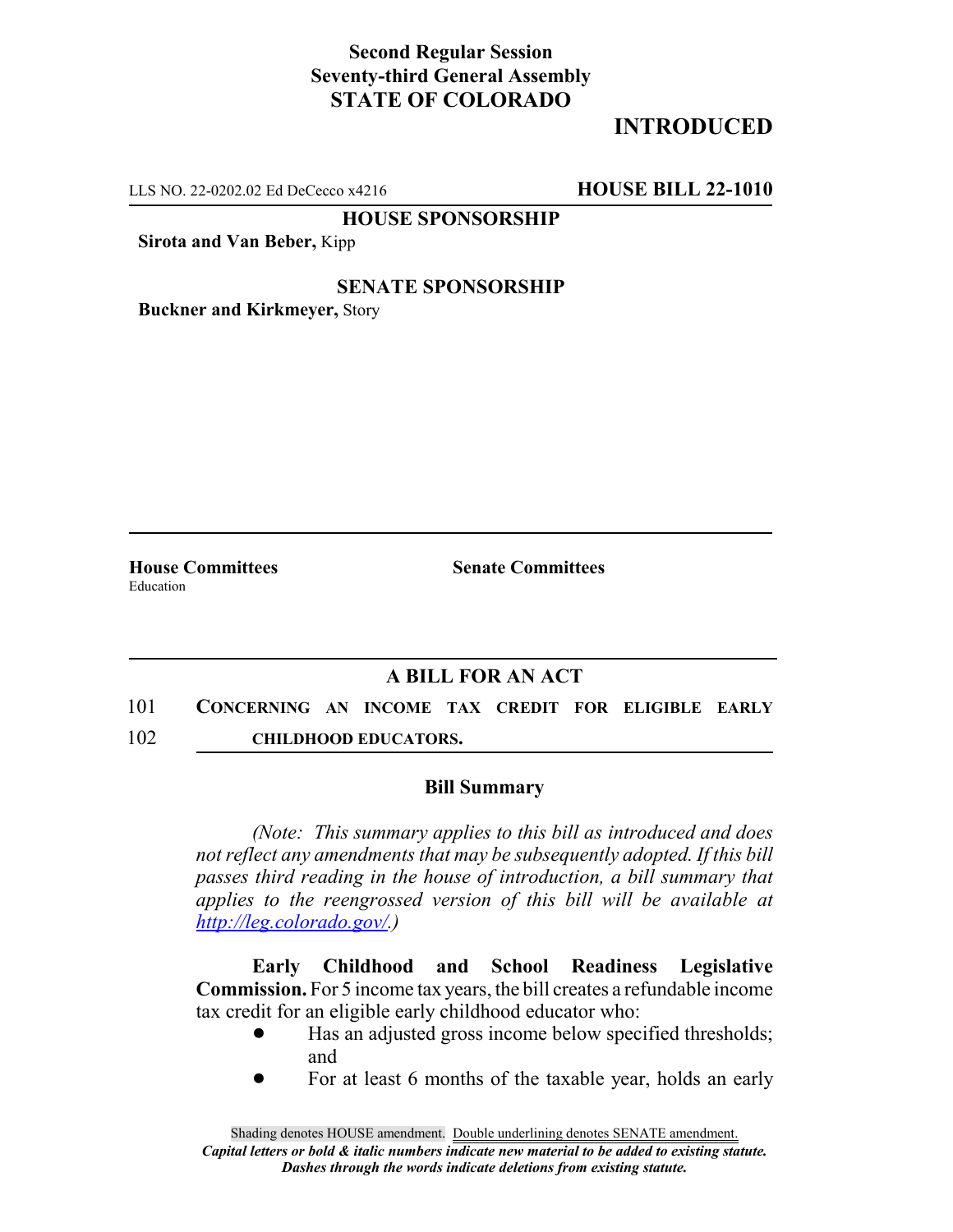childhood professional credential and is either the head of a family child care home or is employed with an eligible early childhood education program or a family child care home.

The bill specifies that an early childhood education program must have achieved at least a level 2 quality rating under the Colorado shines quality rating and improvement system and either have fiscal agreements with the Colorado child care assistance program or meet the federal early head start or head start standards for a program. The amount of the credit is dependent on the eligible early childhood educator's credentialing level and is annually adjusted for inflation.

The department of human services, or a successor department, is required to provide the department of revenue with an electronic report of each individual who held an early childhood professional credential during the previous calendar year for which the credit is allowed.

 *Be it enacted by the General Assembly of the State of Colorado:* **SECTION 1.** In Colorado Revised Statutes, **add** 39-22-543 as 3 follows: **39-22-543. Early childhood educator income tax credit - tax preference performance statement - legislative declaration - definitions - repeal.** (1) (a) THE GENERAL ASSEMBLY FINDS AND DECLARES THAT: (I) THE BENEFITS OF QUALITY CHILD CARE AND EARLY CHILDHOOD EDUCATION ARE WELL DOCUMENTED AND A STRIKING CONNECTION EXISTS BETWEEN CHILDREN'S LEARNING EXPERIENCES WELL BEFORE KINDERGARTEN AND THEIR LATER SCHOOL SUCCESS; (II) SMALL BUSINESS OWNERS AND PARENTS WHO RELY ON CHILD CARE TO WORK WOULD ALSO EXPERIENCE LOWER TURNOVER IN CHILD CARE STAFF WHEN EARLY CHILDHOOD EDUCATORS EXPERIENCE BETTER ECONOMIC STABILITY; AND (III) WHEN EARLY CHILDHOOD EDUCATORS IMPROVE THE QUALITY OF THEIR EDUCATION BY RECEIVING EARLY CHILDHOOD PROFESSIONAL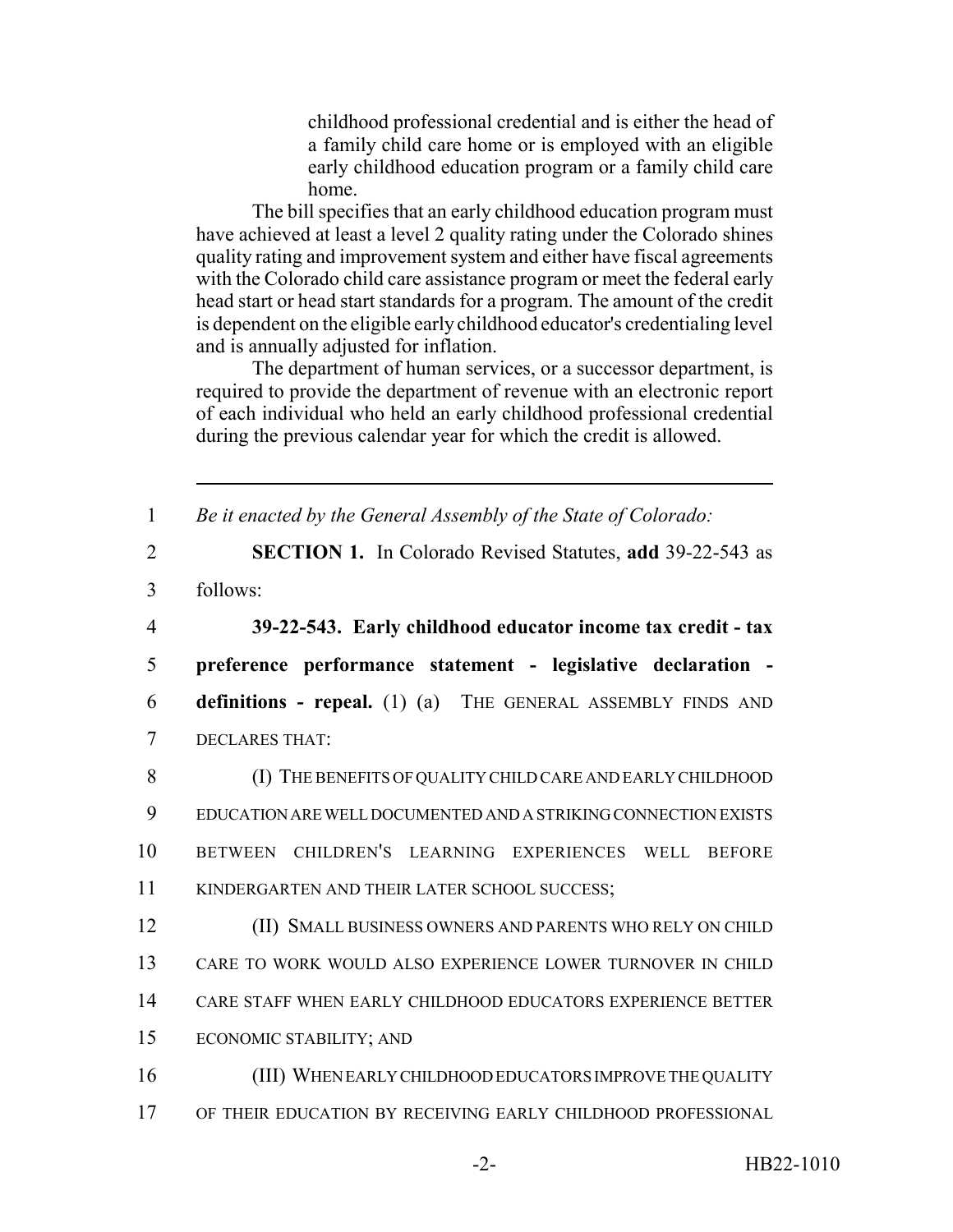CREDENTIALS OR ATTAINING HIGHER CREDENTIAL LEVELS, IT IMPROVES THE QUALITY OF CHILDREN'S EARLY LEARNING EXPERIENCES.

 (b) IN ACCORDANCE WITH SECTION 39-21-304(1), THE PURPOSE OF THIS TAX EXPENDITURE IS TO:

 (I) INDUCE CERTAIN DESIGNATED BEHAVIOR BY TAXPAYERS, WHICH IN THIS INSTANCE IS FOR EARLY CHILDHOOD EDUCATORS TO RECEIVE AN EARLY CHILDHOOD PROFESSIONAL CREDENTIAL OR TO ATTAIN HIGHER CREDENTIAL LEVELS; AND

(II) PROVIDE TAX RELIEF FOR EARLY CHILDHOOD EDUCATORS.

 (c) THE GENERAL ASSEMBLY AND THE STATE AUDITOR SHALL MEASURE THE EFFECTIVENESS OF THE CREDIT IN ACHIEVING THE PURPOSE 12 SPECIFIED IN SUBSECTION  $(1)(b)(I)$  of this section based on a COMPARISON OF THE NUMBER OF EARLY CHILDHOOD PROFESSIONAL CREDENTIALS AT THE VARIOUS LEVELS BEFORE AND WITH THE CREDIT.

 (d) THE GENERAL ASSEMBLY AND THE STATE AUDITOR SHALL MEASURE THE EFFECTIVENESS OF THE CREDIT IN ACHIEVING THE PURPOSE 17 SPECIFIED IN SUBSECTION  $(1)(b)(II)$  of this section based on the NUMBER OF CREDITS THAT ARE CLAIMED.

 (2) AS USED IN THIS SECTION, UNLESS THE CONTEXT OTHERWISE REQUIRES:

(a) "DEPARTMENT" MEANS THE DEPARTMENT OF REVENUE.

 (b) "EARLY CHILDHOOD PROFESSIONAL CREDENTIAL" MEANS THE EARLY CHILDHOOD PROFESSIONAL CREDENTIALS ISSUED BY THE DEPARTMENT OF EDUCATION, OR A SUCCESSOR DEPARTMENT, AND DESIGNATED AS EARLY CHILDHOOD PROFESSIONAL I, EARLY CHILDHOOD PROFESSIONAL II, EARLY CHILDHOOD PROFESSIONAL III, EARLY CHILDHOOD PROFESSIONAL IV, EARLY CHILDHOOD PROFESSIONAL V, AND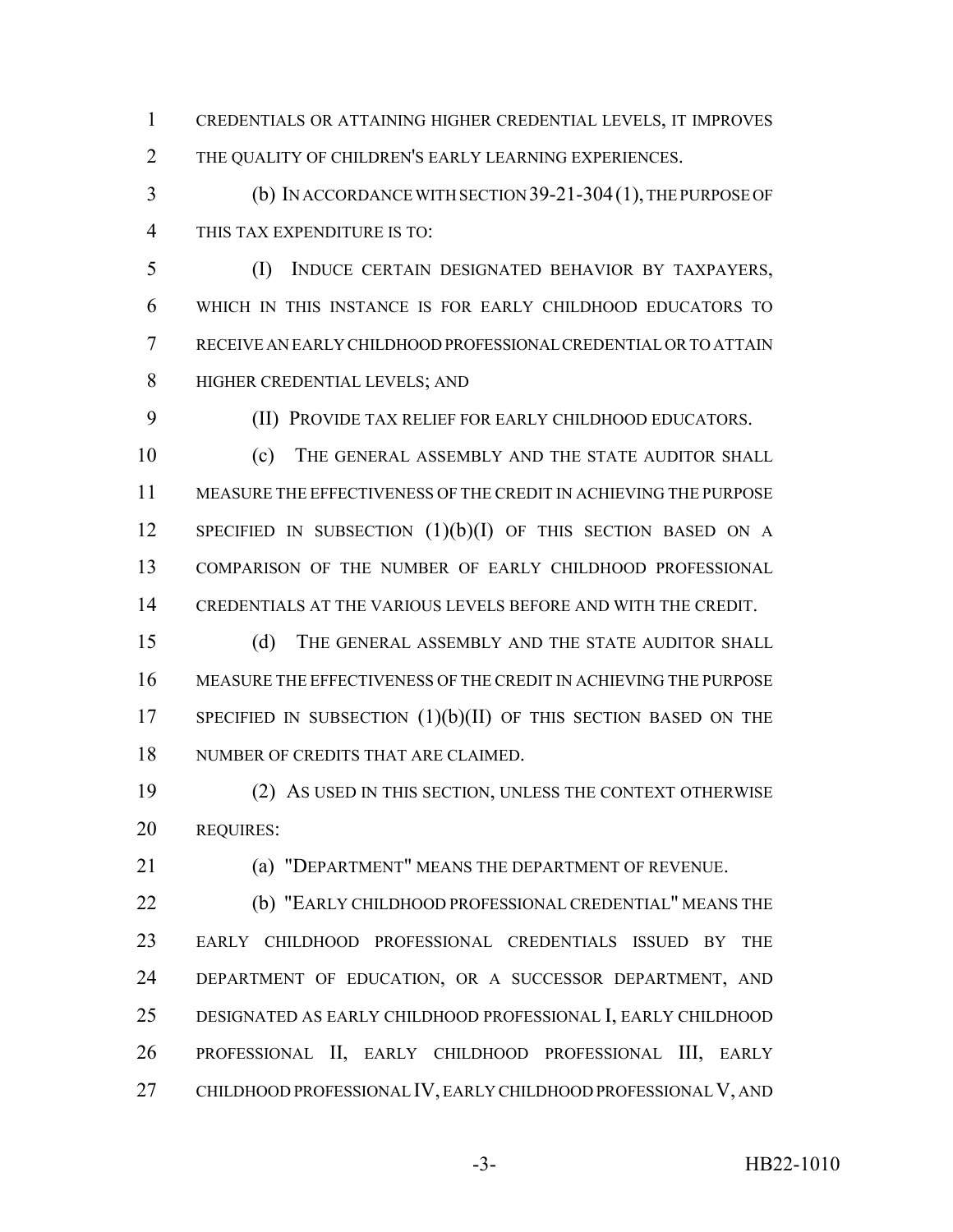EARLY CHILDHOOD PROFESSIONAL VI.

 (c) "ELIGIBLE EARLY CHILDHOOD EDUCATOR" MEANS AN INDIVIDUAL WHO:

 (I) HAS A FEDERAL ADJUSTED GROSS INCOME LESS THAN OR EQUAL TO SEVENTY-FIVE THOUSAND DOLLARS FOR AN INDIVIDUAL FILING A SINGLE RETURN, OR HAS A FEDERAL ADJUSTED GROSS INCOME LESS THAN OR EQUAL TO EIGHTY-FIVE THOUSAND DOLLARS FOR AN INDIVIDUAL FILING A JOINT RETURN; AND

 (II) FOR AT LEAST SIX MONTHS OF THE INCOME TAX YEAR FOR WHICH THE CREDIT IS CLAIMED:

 (A) HOLDS AN EARLY CHILDHOOD PROFESSIONAL CREDENTIAL FOR AT LEAST SIX MONTHS OF THE INCOME TAX YEAR FOR WHICH THE CREDIT IS CLAIMED; AND

 (B) IS EITHER THE LICENSEE OF AN ELIGIBLE PROGRAM OR EMPLOYED BY AN ELIGIBLE PROGRAM.

 (d) "ELIGIBLE PROGRAM" MEANS EITHER AN EARLY CHILDHOOD 17 EDUCATION PROGRAM AS DEFINED IN SECTION 26-6.5-101.5 (6.5), OR A LICENSED FAMILY CHILD CARE HOME. AN ELIGIBLE PROGRAM MUST:

 (I) HAVE HELD AT LEAST A LEVEL TWO QUALITY RATING PURSUANT 20 TO THE COLORADO SHINES QUALITY RATING AND IMPROVEMENT SYSTEM ESTABLISHED IN SECTION 26-6.5-106 FOR THE INCOME TAX YEAR FOR 22 WHICH THE CREDIT IS CLAIMED; AND

23 (II) FOR THE INCOME TAX YEAR FOR WHICH THE CREDIT IS CLAIMED, EITHER:

 (A) HAVE FISCAL AGREEMENTS WITH THE CHILD CARE ASSISTANCE 26 PROGRAM, OR CCCAP, ESTABLISHED IN PART 8 OF ARTICLE 2 OF TITLE 26; OR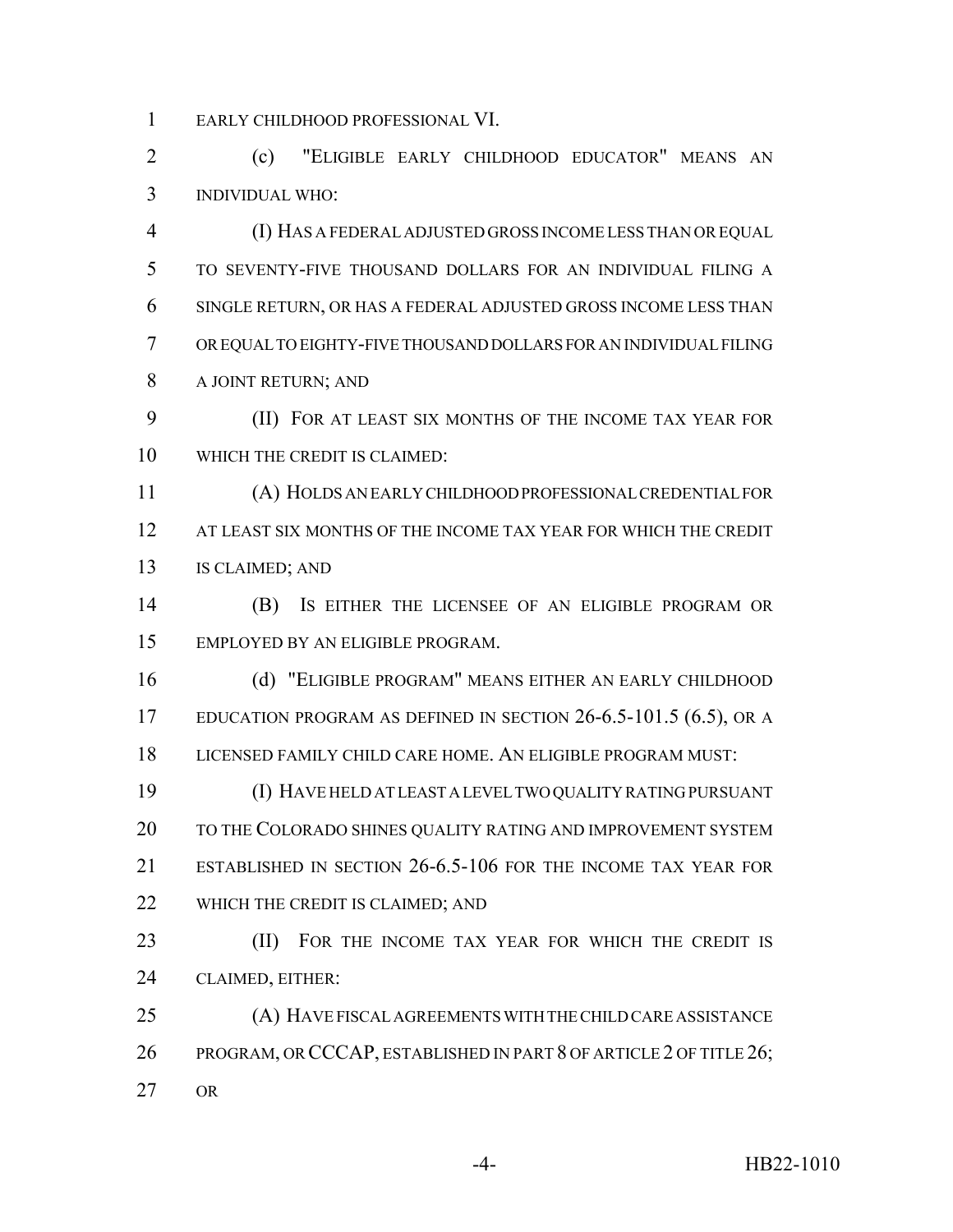(B) MEET THE FEDERAL STANDARDS FOR AN EARLY HEAD START OR HEAD START PROGRAM.

 (e) "FAMILY CHILD CARE HOME" HAS THE SAME MEANING AS SET FORTH IN SECTION 26-6-102 (13).

 (f) "INFLATION" MEANS THE ANNUAL PERCENTAGE CHANGE IN THE UNITED STATES DEPARTMENT OF LABOR'S BUREAU OF LABOR STATISTICS CONSUMER PRICE INDEX FOR DENVER-AURORA-LAKEWOOD FOR ALL ITEMS PAID BY ALL URBAN CONSUMERS, OR ITS APPLICABLE SUCCESSOR INDEX.

 (3) (a) FOR INCOME TAX YEARS COMMENCING ON OR AFTER JANUARY 1, 2022, BUT BEFORE JANUARY 1, 2027, AN ELIGIBLE EARLY CHILDHOOD EDUCATOR IS ALLOWED A CREDIT AGAINST THE TAX IMPOSED 13 BY THIS ARTICLE 22 IN AN AMOUNT AS SET FORTH IN SUBSECTION (3)(b) OF THIS SECTION.

 (b) (I) EXCEPT AS PROVIDED IN SUBSECTION (3)(b)(II) OF THIS 16 SECTION, THE AMOUNT OF THE CREDIT EQUALS, FOR:

 (A) FIVE HUNDRED DOLLARS FOR AN EARLY CHILDHOOD PROFESSIONAL I, EARLY CHILDHOOD PROFESSIONAL IV, EARLY CHILDHOOD PROFESSIONAL V, OR AN EARLY CHILDHOOD PROFESSIONAL VI;

 (B) SEVEN HUNDRED FIFTY DOLLARS FOR AN EARLY CHILDHOOD PROFESSIONAL II; AND

**(C)** ONE THOUSAND DOLLARS FOR AN EARLY CHILDHOOD PROFESSIONAL III.

**(II) FOR THE INCOME TAX YEARS COMMENCING ON OR AFTER**  JANUARY 1,2023, THE DEPARTMENT SHALL ADJUST THE CREDIT AMOUNTS 26 SET FORTH IN SUBSECTION  $(3)(b)(I)$  of this section to reflect INFLATION FOR EACH INCOME TAX YEAR IN WHICH THE CREDIT DESCRIBED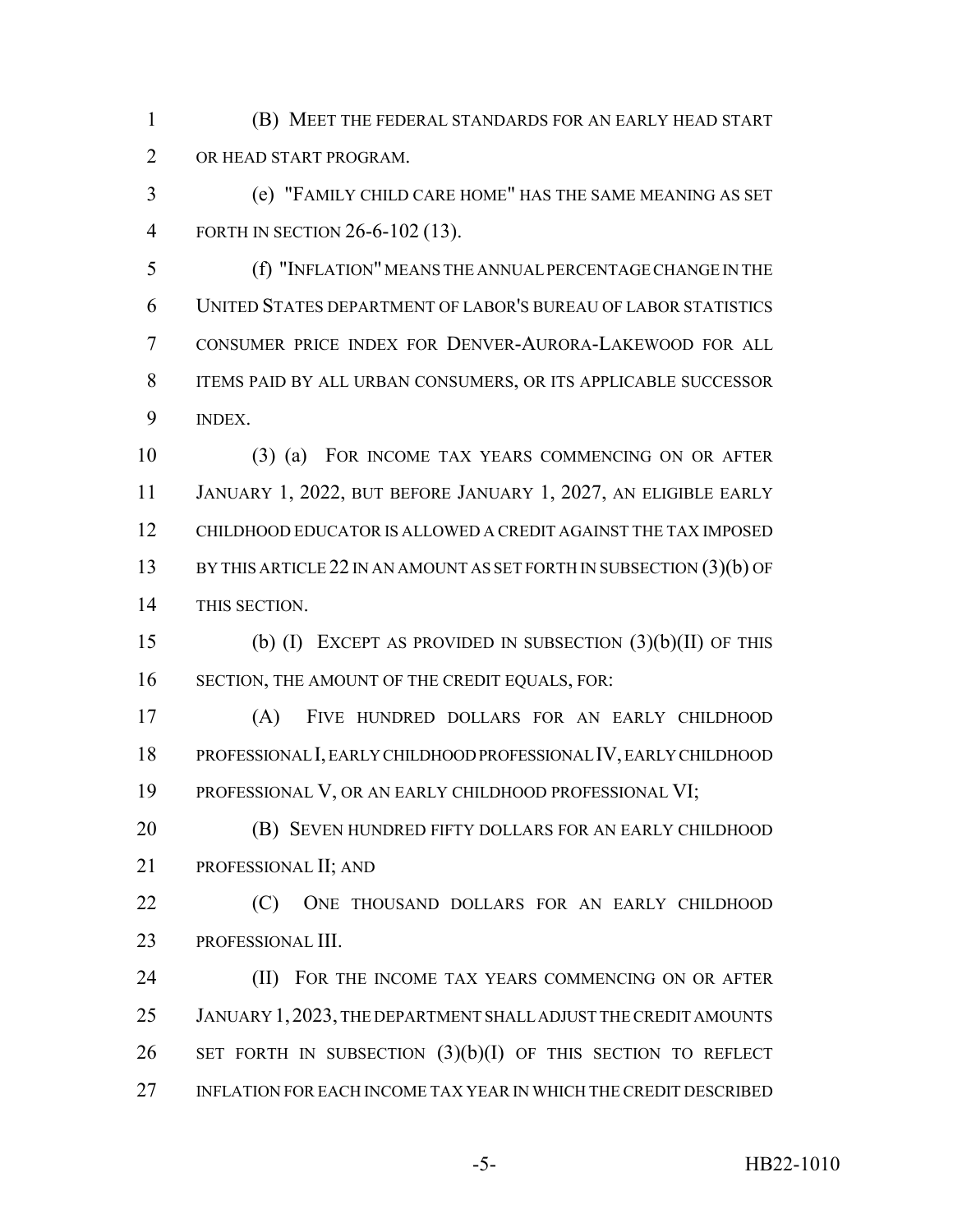1 IN THIS SECTION IS ALLOWED.

 (c) EACH ELIGIBLE EARLY CHILDHOOD EDUCATOR IS ONLY ALLOWED ONE CREDIT PER INCOME TAX YEAR, EVEN IF THE ELIGIBLE EARLY CHILDHOOD EDUCATOR EARNS A HIGHER LEVEL EARLY CHILDHOOD PROFESSIONAL CREDENTIAL IN THE SAME YEAR. IN SUCH CASE, THE ELIGIBLE EARLY CHILDHOOD EDUCATOR'S CREDIT IS BASED ON THE HIGHEST EARLY CHILDHOOD PROFESSIONAL CREDENTIAL ATTAINED DURING THE INCOME TAX YEAR.

 (4) THE AMOUNT OF THE CREDIT UNDER THIS SECTION THAT EXCEEDS THE ELIGIBLE EARLY CHILDHOOD EDUCATOR'S INCOME TAXES DUE IS REFUNDED TO THE ELIGIBLE EARLY CHILDHOOD EDUCATOR.

 (5) NO LATER THAN JANUARY 1, 2023, AND EACH JANUARY 1 THEREAFTER THROUGH JANUARY 1, 2027, THE DEPARTMENT OF HUMAN SERVICES, OR A SUCCESSOR DEPARTMENT, SHALL PROVIDE THE DEPARTMENT OF REVENUE WITH AN ELECTRONIC REPORT OF EACH INDIVIDUAL WHO HELD AN EARLY CHILDHOOD PROFESSIONAL CREDENTIAL DURING THE PREVIOUS CALENDAR YEAR FOR WHICH THE CREDIT IS ALLOWED. THE DEPARTMENT SHALL INCLUDE THE FOLLOWING INFORMATION IN THE REPORT, IF AVAILABLE:

 (a) THE NAME OF THE INDIVIDUAL WHO HOLDS THE EARLY CHILDHOOD PROFESSIONAL CREDENTIAL;

 (b) THE INDIVIDUAL'S SOCIAL SECURITY NUMBER OR TAX **IDENTIFICATION NUMBER**;

**(c)** THE HIGHEST LEVEL OF EARLY CHILDHOOD PROFESSIONAL CREDENTIAL HELD BY THE INDIVIDUAL DURING THE YEAR; AND

26 (d) THE LENGTH OF TIME THAT THE INDIVIDUAL HELD AN EARLY CHILDHOOD PROFESSIONAL CREDENTIAL AT ANY LEVEL.